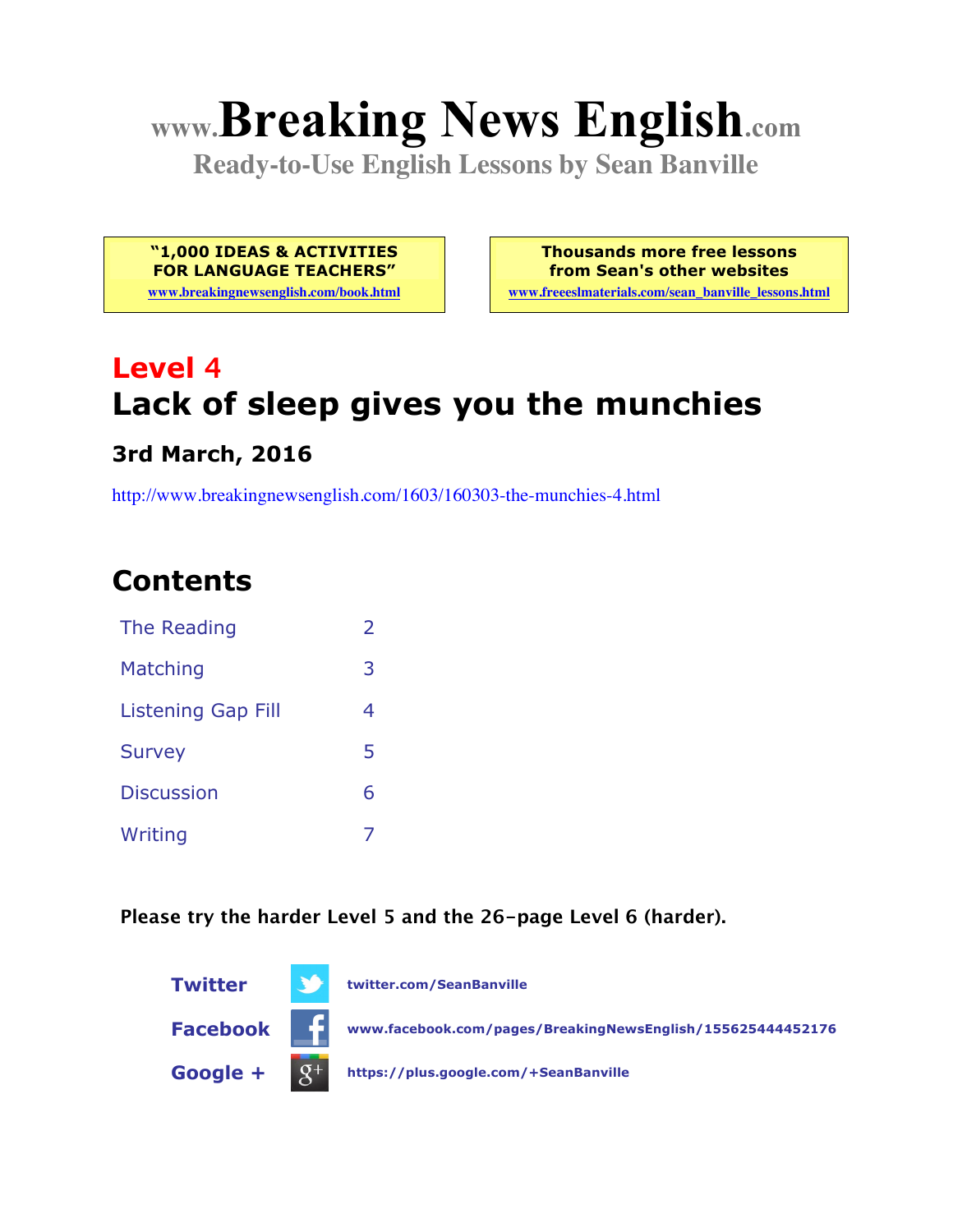### **THE READING**

From http://www.breakingnewsenglish.com/1603/160303-the-munchies-4.html

Do you ever wonder why you are so hungry if you do not sleep well? Researchers at the University of Chicago may have an answer. They showed that not enough sleep makes people hungrier the next day. Sleeplessness releases chemicals that increase the pleasure of eating. This makes us eat more. People who lack sleep want high-calorie snacks more than healthier foods. People who do not sleep enough eat up to twice as much fatty food.

Researchers created two different situations with 14 volunteers. In one, the volunteers averaged 7.5 hours of sleep. In the other, they averaged just 4.2 hours of sleep. Volunteers in the first situation ate three meals a day. However, in the second situation, they could not say no to tasty snacks. This happened just 90 minutes after they had eaten a meal that gave them 90 per cent of the calories they needed for that day.

Sources: http://www.**business-standard.com**/article/news-ians/lack-of-sleep-will-prompt-you-to-bingemore-116030100394\_1.html http://www.**hitc.com**/en-gb/2016/02/29/lack-of-sleep-alters-brain-chemicals-to-bring-on-cannabisstyle/ http://www.**healthcanal.com**/disorders-conditions/sleep/70779-sleep-loss-boosts-hunger-andunhealthy-food-choices.html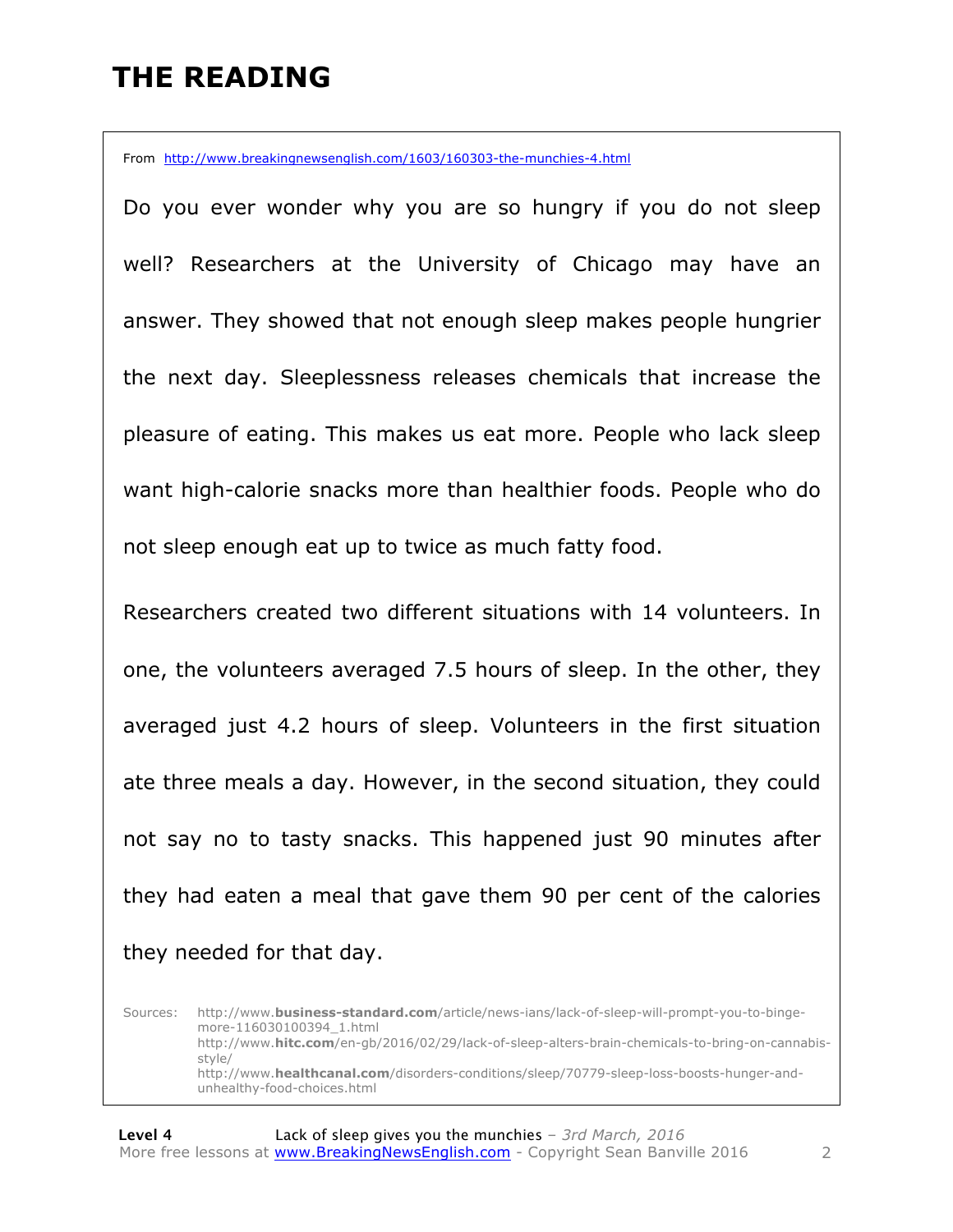# **MATCHING**

From http://www.breakingnewsenglish.com/1603/160303-the-munchies-4.html

#### **PARAGRAPH ONE:**

| 1. | Do you ever wonder      | a. | snacks                |
|----|-------------------------|----|-----------------------|
| 2. | have an                 | b. | of eating             |
| 3. | not enough sleep        | c. | enough                |
| 4. | increase the pleasure   | d. | answer                |
| 5. | People who lack         | e. | much fatty food       |
| 6. | high-calorie            | f. | why                   |
| 7. | People who do not sleep | g. | makes people hungrier |
| 8. | up to twice as          | h. | sleep                 |

#### **PARAGRAPH TWO:**

| 1. | Researchers created two          | a. | a meal               |
|----|----------------------------------|----|----------------------|
| 2. | 14                               | b. | different situations |
| 3. | they averaged just               | c. | needed for that day  |
| 4. | three meals                      | d. | volunteers           |
| 5. | in the second                    | e. | a day                |
| 6. | they could not say               | f. | situation            |
| 7. | 90 minutes after they had eaten  | g. | no to tasty snacks   |
| 8. | 90 per cent of the calories they | h. | 4.2 hours of sleep   |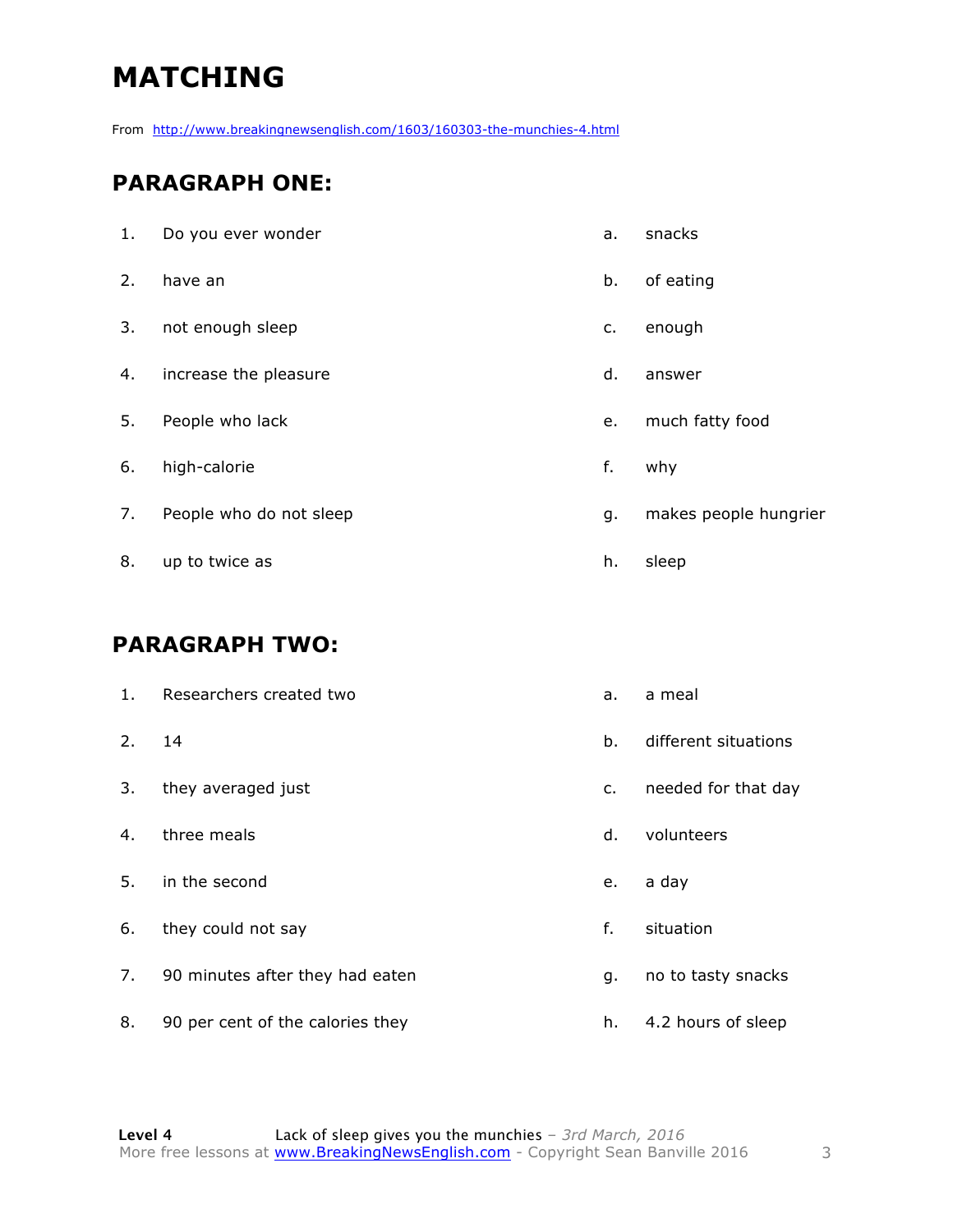# **LISTEN AND FILL IN THE GAPS**

From http://www.breakingnewsenglish.com/1603/160303-the-munchies-4.html

Do you (1) \_\_\_\_\_\_\_\_\_\_\_\_\_\_\_\_\_\_\_ you are so hungry if you do not sleep well? Researchers at the University of Chicago (2) answer. They showed (3) \_\_\_\_\_\_\_\_\_\_\_\_\_\_\_\_\_\_\_\_\_\_\_ sleep makes people hungrier the next day. Sleeplessness releases chemicals that increase the pleasure of eating. This makes (4) \_\_\_\_\_\_\_\_\_\_\_\_\_\_\_\_\_\_\_\_\_\_. People who lack sleep want high-calorie snacks more (5) \_\_\_\_\_\_\_\_\_\_\_\_\_\_\_\_\_\_\_\_\_\_. People who do not sleep enough eat (6) \_\_\_\_\_\_\_\_\_\_\_\_\_\_\_\_\_\_\_\_\_\_\_ much fatty food. Researchers created two (7) and the second with 14 volunteers. In one, the volunteers (8) \_\_\_\_\_\_\_\_\_\_\_\_\_\_\_\_\_\_\_ of sleep. In the other, they averaged just 4.2 hours of sleep. Volunteers (9) \_\_\_\_\_\_\_\_\_\_\_\_\_\_\_\_\_\_\_\_\_\_\_\_\_\_\_\_\_\_\_ situation (10) \_\_\_\_\_\_\_\_\_\_\_\_\_\_\_\_\_\_\_\_\_\_\_ a day. However, in the second situation, they could (11) \_\_\_\_\_\_\_\_\_\_\_\_\_\_\_\_\_\_\_\_\_\_\_\_tasty snacks. This happened just 90 minutes after they had eaten a meal that gave them 90 per cent of the calories they needed (12) \_\_\_\_\_\_\_\_\_\_\_\_\_\_\_\_\_\_\_\_\_.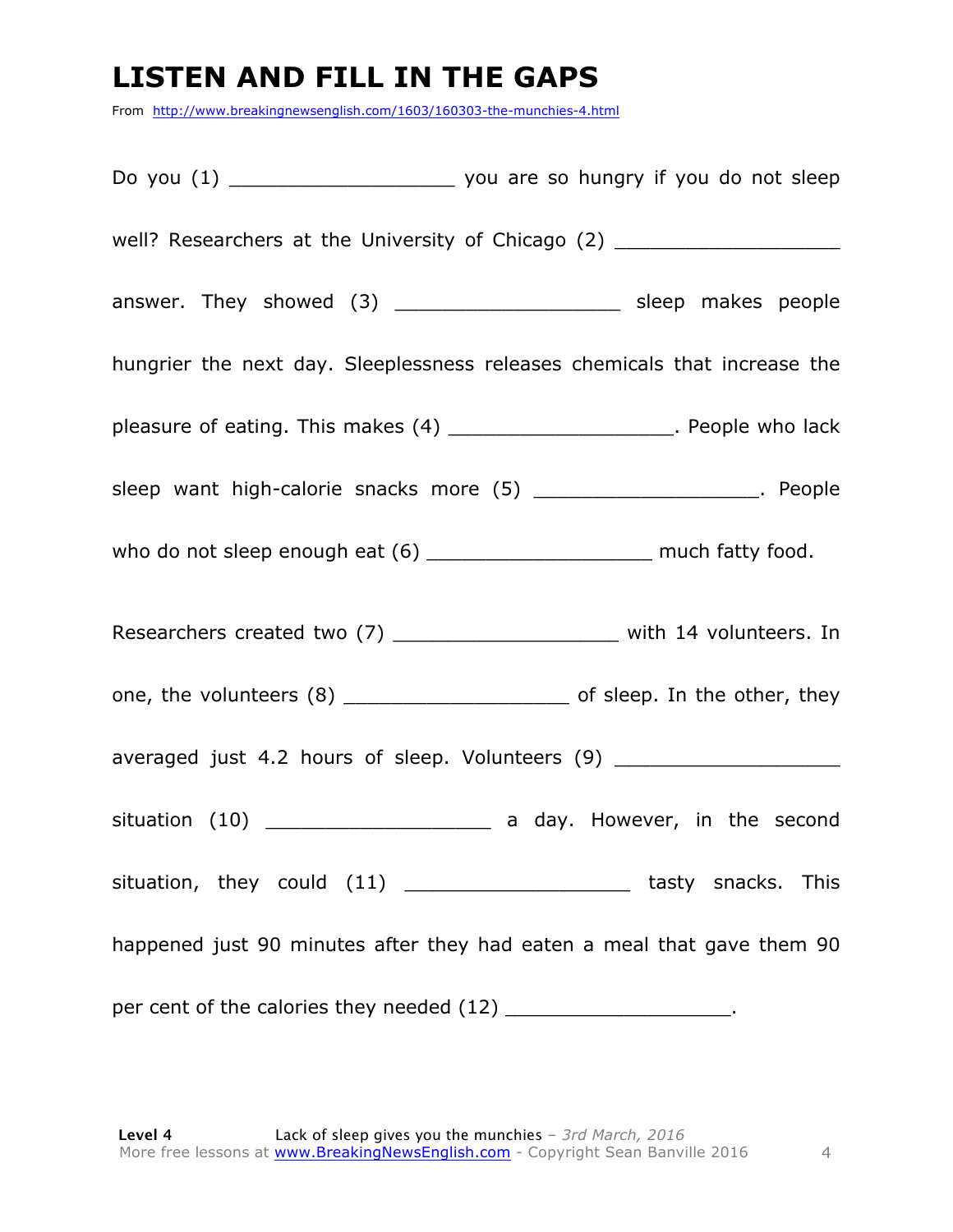# **THE MUNCHIES SURVEY**

From http://www.breakingnewsenglish.com/1603/160303-the-munchies-4.html

Write five GOOD questions about the munchies in the table. Do this in pairs. Each student must write the questions on his / her own paper.

When you have finished, interview other students. Write down their answers.

|      | STUDENT 1 | STUDENT 2 | STUDENT 3 |
|------|-----------|-----------|-----------|
| Q.1. |           |           |           |
| Q.2. |           |           |           |
| Q.3. |           |           |           |
| Q.4. |           |           |           |
| Q.5. |           |           |           |

- Now return to your original partner and share and talk about what you found out. Change partners often.
- Make mini-presentations to other groups on your findings.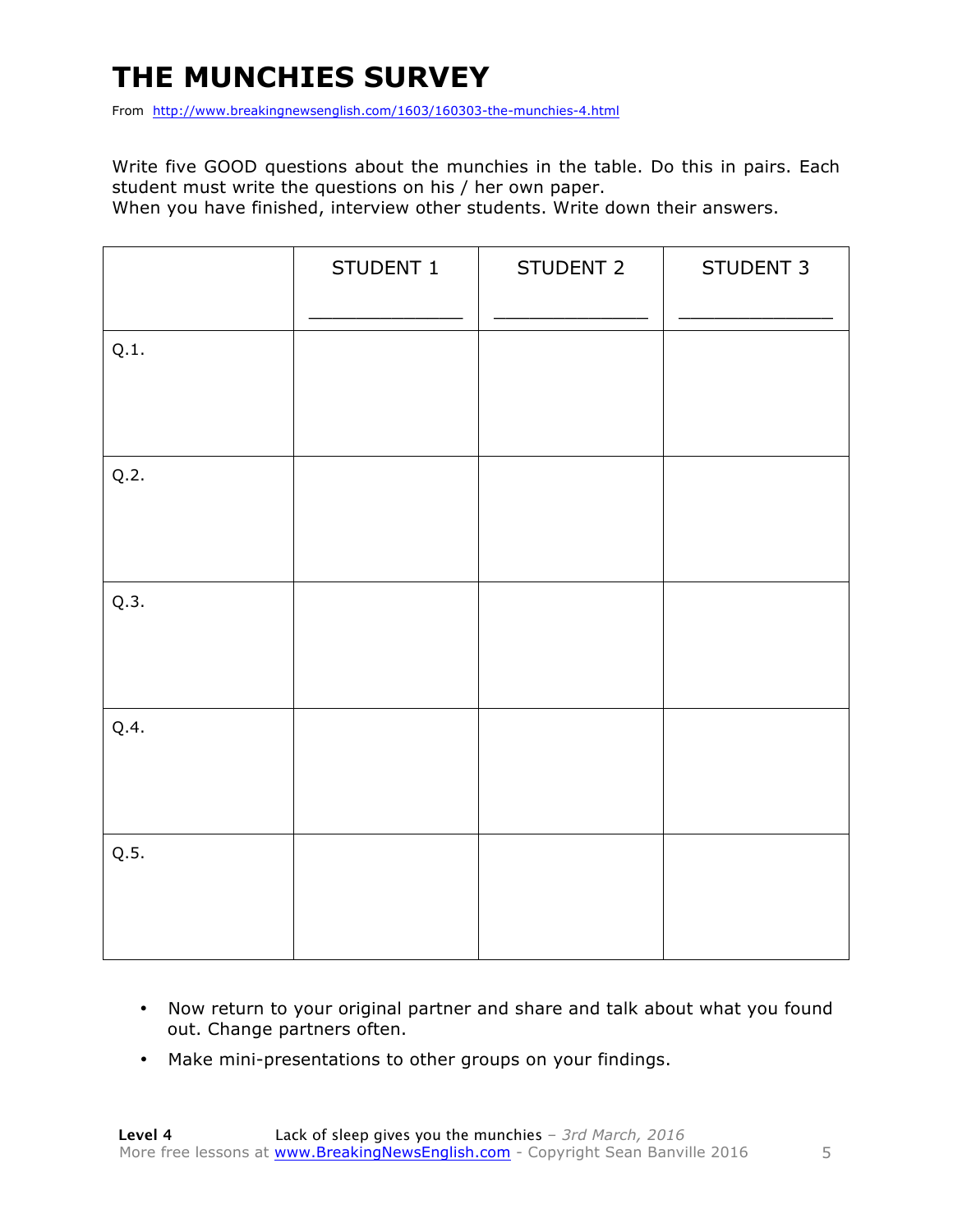# **WRITE QUESTIONS & ASK YOUR PARTNER(S)**

Student A: Do not show these to your speaking partner(s).



Lack of sleep gives you the munchies - 3rd March, 2016 More free lessons at www.BreakingNewsEnglish.com

# **WRITE QUESTIONS & ASK YOUR PARTNER(S)**

Student B: Do not show these to your speaking partner(s).